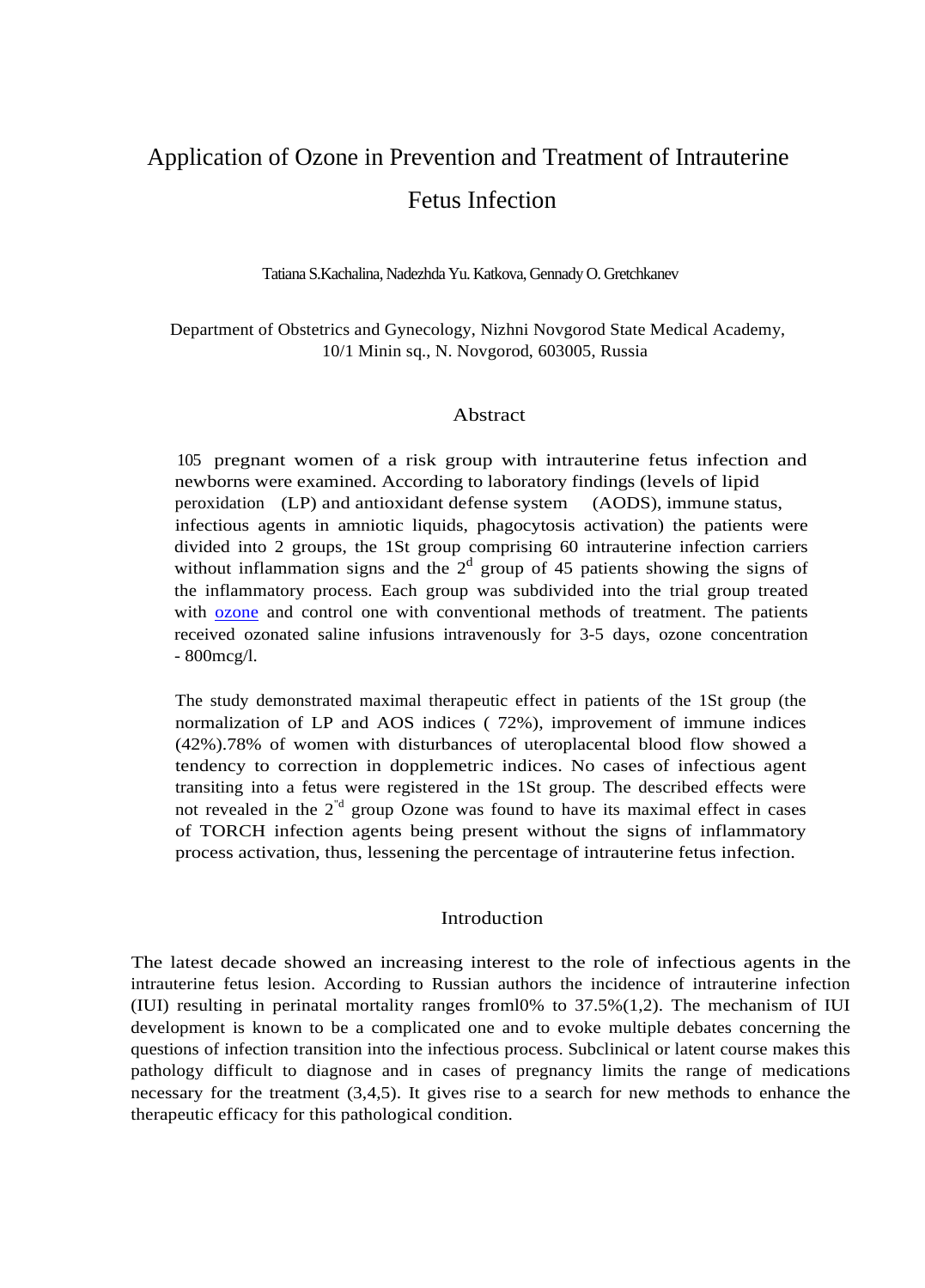The aim of the study was to estimate medical <u>ozone</u> capacities in a complex treatment of pregnant women with a risk of intrauterine fetus infection and to develop differential schemes of treatment regarding risk factors.

# Material and Methods

A complex examination and treatment of 105 women with IUI risk factor, pregnancy terms of 22-36 weeks, was done dynamically. Irrespective of the revealed associative microflora from the cervical canal, the patients were divided according IUI risk factors.

The <sup>1st</sup> group was made up of patients with chronic foci of extragenital infection, the  $2<sup>o</sup>d$  with chronic foci of genital infection. According to the method of treatment each group was subdivided into trial (with medical ozone) and controls (conventional) ones. The 1St group consisted of 42 patients in the trial subgroup and 18 - in the control one, the second - 28 and 17, respectively.

Conventional therapy met the latest requirements of intrauterine infection treatment and consisted of macrolidic antibiotics , recombinant interferons and immunoglobulins for intravenous use (in cases of viral infections), antioxidants and remedies to improve uterioplacental fetal blood flow. The clinical trial included antibacterial treatment combined with ozonetherapy with minimal use of other medications.

The patients of the trial subgroups received 5 intravenous infusions of medical ozone, done every day. Medical ozone was produced by 15-minutes barbotage 200m1 of sterile saline (9%NaCI) with ozone/oxygen mixture, ozone concentration being 800mcg/l. Medical oxygen, released from a gas-container, was delivered into the ozonator at a rate of 11/min. The chosen single doze was substantiated by experiments *in vitro* on isolated blood of pregnant women with IUI risk factors. The choice was made due to the revealed effect on significant decrease of LP processes intensity and AODS activation in blood samples.

All patients had biochemical tests done before and after the treatment The assessment was made of the levels of LP primary and final products alien conjugates (DC), according to V.Iank in method and Shilbases (SB), according to D.Fletcher. Chemohuninescent method was used to calculate total antioxidant activity (TAOA) in blood senim.

Hormone-prod rcing function of feto-pla ental complex (FP(-) was estimated during the 2' trimester by estnol and placental lactogen contests in peripheral blood Hormones content was studied by radio-immune method with the use if standard sets. The assessment of FPCstate in women with JUT was done by ultrasonic scanning with the use of »Aloka SSD-630i�Japan), SIM-5000 Plus and SIM-7000 Plus (Italy-Russia).

Immunological tests included calculation of T and B-lymphocytes and their main subpopulations with the use of monoclonal antibodies; of CIC levels, of immunoglobulins- IgA, IgM,IgG (according to Mancini) and of spontaneous and luminol dent chernolumenescense of neurophils.

Morphological examination of afterbirth was done with methods of light microscopy. Polymerase chain reaction was used to reveal causative agents of non-gonococcus ruogenital infection in mid from cervical canal, amniotic liquids well as from the samples taken from nose, throat and from urine of newborns on the first and fifth days of life. Immuno-fermental analysis was done in 92 cases to define the level of specific antibodies in blood.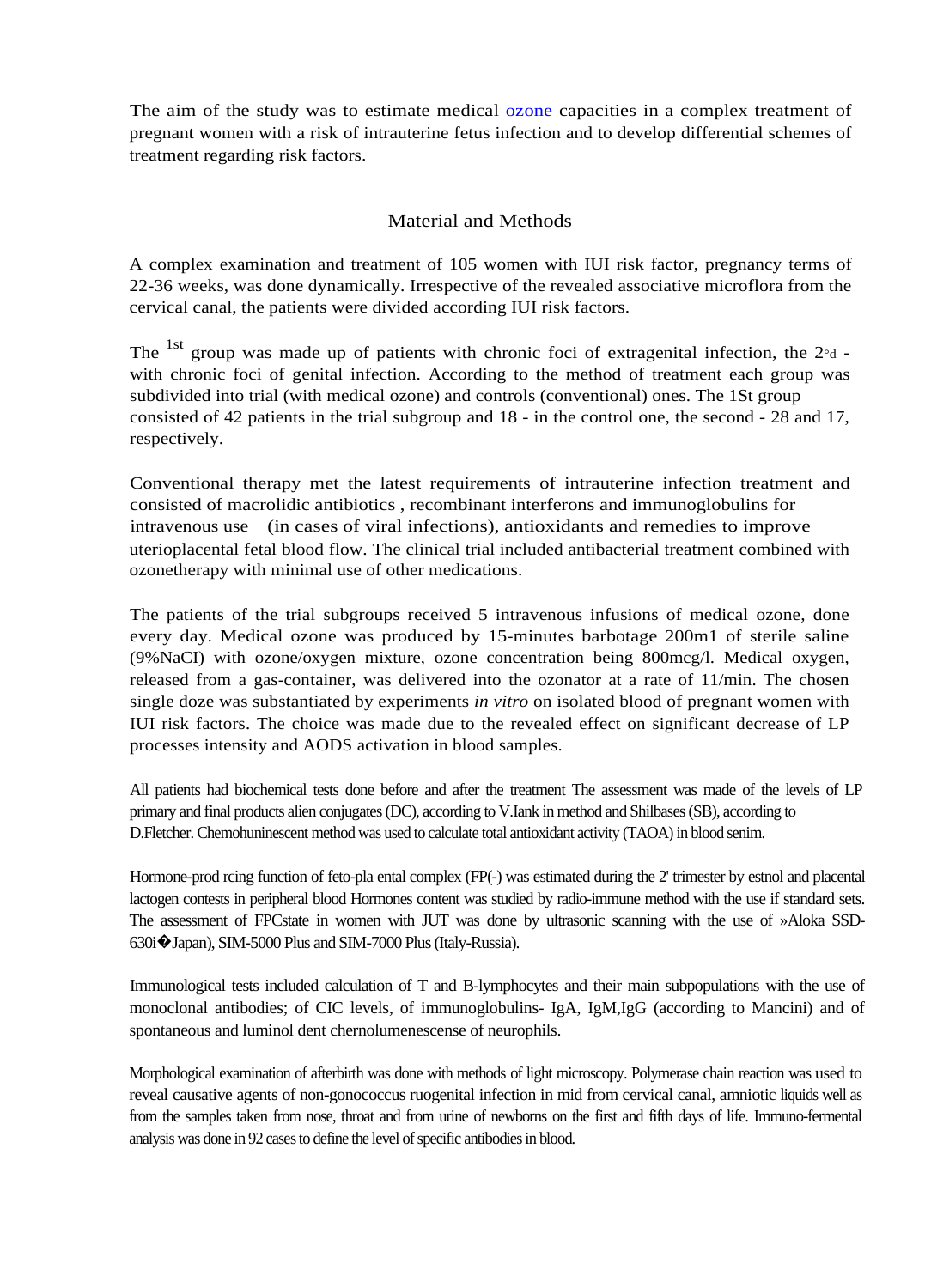The received digital data were calculated with variational statistics method, using MEDST software, developed at the Department oflnfonnatics and Electonic Equipment ofNNovgorod Medical Academy.

### Results and Discussion

Examination of pregnant women with IUI risk factors, treated with ozone, displayed its selective effect according to risk of fetal infectional lesion. Ozone was found to be of the most pronounced effect in the 1St group of patients with chronic foci of extragenital infection. The use of ozonetherapy in that group allowed to lessen the risk of anemia by 1.6 times and to achieve double decrease of late gestosis. The weakness of labor activity was observed 1.4 times less often compared with control group. Particular attention should be drawn to the fact, that patients with chronic foci of extragenital infection treated with medical ozone had fewer cases (by 55%) of preliminary amniotic outflow, that is regarded a clinical manifestation of initial stage of intraurine infection. It should also be noted that among the newborns of that group perinatal encephalopathy of hypoxic genesis was found to have 2.3 times less occurrence, compared with the group where mothers were on conventional treatment.

Comparative analysis of clinical course of pregnancy, labor activity, postnatal period and the condition of newborns in the second group (with chronic foci of genital infection) provided profound advantages of medicinal immunocorrectors opposed to ozone. The use of immunoglobulins and of recombinated interferons resulted in 1.8 decrease in the incidence of EPH-gestosis in patients with chronic foci of genital infection. Episodes of acute viral infection of respiratory organs developed in 1.6 times fewer cases than intake 1St group. Preliminary deliveries were not common for this group of women that were on medicinal

immunocorrectors compared to those treated with ozone. Undue amniotic outflow occurred in 60% of cases compared to 93% of the 1St group undergoing ozonetherapy.

Different clinical effect of medical ozone and of conventional treatment was found to have distinct pathogenic basis.

While studying the processes of free radicals oxidation in women of both groups, we established distinct differences at the initial stage of lipid peroxidation processes and the activity of antioxidant defense system. According to these parameters it became possible to predict the success of a certain kind of therapy. The DC level in women with chronic foci of extragenital infection was 20% higher and of SB -7% over the normal range. The highest level of TAOA was registered in this group, though there occurred some decrease in 32% of women.

The patients with chronic foci of genital infection had double increase in initial DC concentration, with SB - 2.77 times exceeding the normal level. Serum TAOA had 1.86 times decrease.

Medical ozone was found to produce its maximal effect in-patients of the first group, where DC and SB had 40% and! 0% decrease, respectively and TAOA level elevated by 44% (p< 0.05). The rate of TAOA growth was found to be delayed in control subgroup compared to that in the trial one.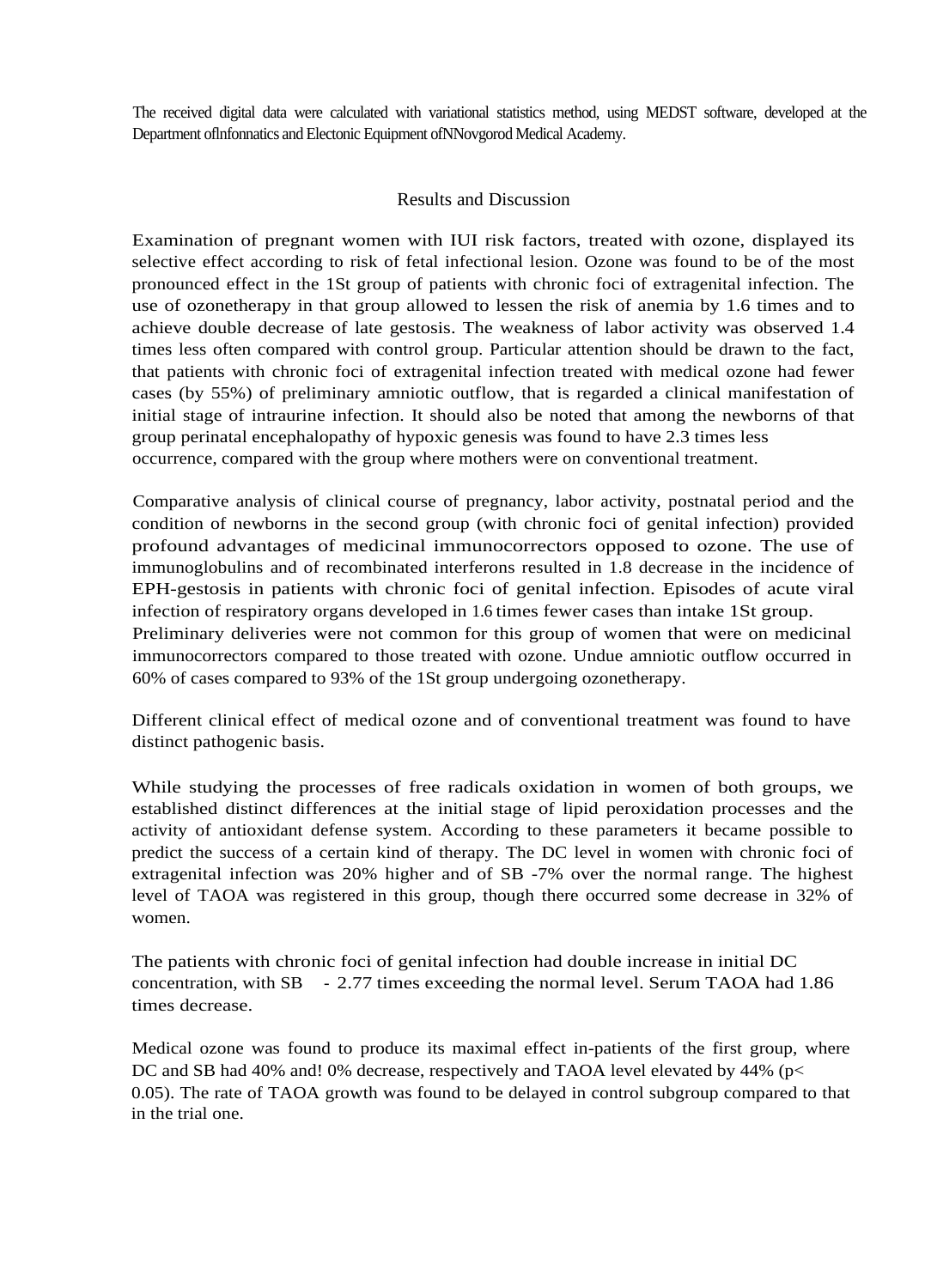In patients with chronic foci of genital infection medical ozone in chosen safe dosage appeared to be less effective compared with medicinal immunocorrectors. Due to medicinal immunocorrectors effect DC level diminished by 86% (24% in the 1St group), SB had double decrease (14% in the 1st). Serum TAOA had 45% elevation, thus, exceeding the parameters of the 1St group with medical ozone - by 54% on the average (p< 0.05). The development of changes in the levels of LP primary and final products is presented in Table I.

| Index          | Group I           |                  | Group II         |                  |  |
|----------------|-------------------|------------------|------------------|------------------|--|
|                | Trial             | Control          | Trial            | Control          |  |
| DC before      | $0,27\pm0,012$    | $0,25\pm0,011$   | $0,55 \pm 0.02$  | $0,52 \pm 0,026$ |  |
| therapy        |                   |                  |                  |                  |  |
| DC after       | $0.193 \pm 0.009$ | $0212 \pm 0.01$  | $0.42 \pm 0.02$  | $028 \pm 0.01$   |  |
|                | :50,05            | p:50,05          | p > 0,05         | :50,05           |  |
| Normal DC      | $0.214 \pm 0.01$  |                  |                  |                  |  |
| in health      |                   |                  |                  |                  |  |
| pregnant women |                   |                  |                  |                  |  |
| SB before      | $15.61 \pm 0.69$  | $15.01 \pm 0.71$ | $40.2 \pm 2.01$  | $42.44 \pm 2.12$ |  |
| <u>therapy</u> |                   |                  |                  |                  |  |
| SB after       | $142 \pm 0.7$     | $1434 \pm 0.68$  | $34.42 \pm 2.06$ | $20.72 \pm 1.01$ |  |
|                | < 0.05            | p < 0.05         | p < 0.05         | < 0.05           |  |
| SB in healthy  | $14.49 \pm 0.71$  |                  |                  |                  |  |
| pregnant women |                   |                  |                  |                  |  |

Table I. The Effect of Ozonetherapy and of Conventional Treatment on DC and SB Levels in Patients with IM Risk Factors.

In the course of the study the correlation between different parameters has been calculated. Reverse correlation has been established between DC and SB contents with estriol level, estriol having antioxidant properties $(R=0.6)$ .

The analysis of immune system in patients with chronic foci of extragenital infection revealed minimal changes on the cellular immunity level with IgM being increased by 31 % and IgG tending to decrease, phagocytic activity of neutrophils being within normal limits.

The patients of the second group displayed as much as 1.5 times decrease of T-lymphocytes due to T-helpers subpopulation (CD 4+), increase of B-cells (CD 19+). IgM concentration exceeded the normal range as much as 2.45 times and IgG concentration had a double decrease. We could not but note high level of circular immune complexes (CIC) and insufficient phagocytic activity of neutrophils.

Pronounced difference in the original immunity status in patients of both groups resulted in different effect of the compared methods of treatment. The use of medical ozone in the first group caused raise of T-lymphocytes in the peripheral blood by 8% on the average ( $p < 0.05$ ), IgG concentration - by 37% and decrease of IgM by 30 % ( $p < 0.05$ ).

Patients of the second group showed better response to medicinal immunocorrectors therapy. Recombinated interferons and immunoglobulins influenced on the elevation of T-lymphocytes level as much as 1.4 times, double increase of IgG concentration (50% of patients), IgM returning to normal range. Phagocytic potential of neutrophils raised as much as 1.5 times and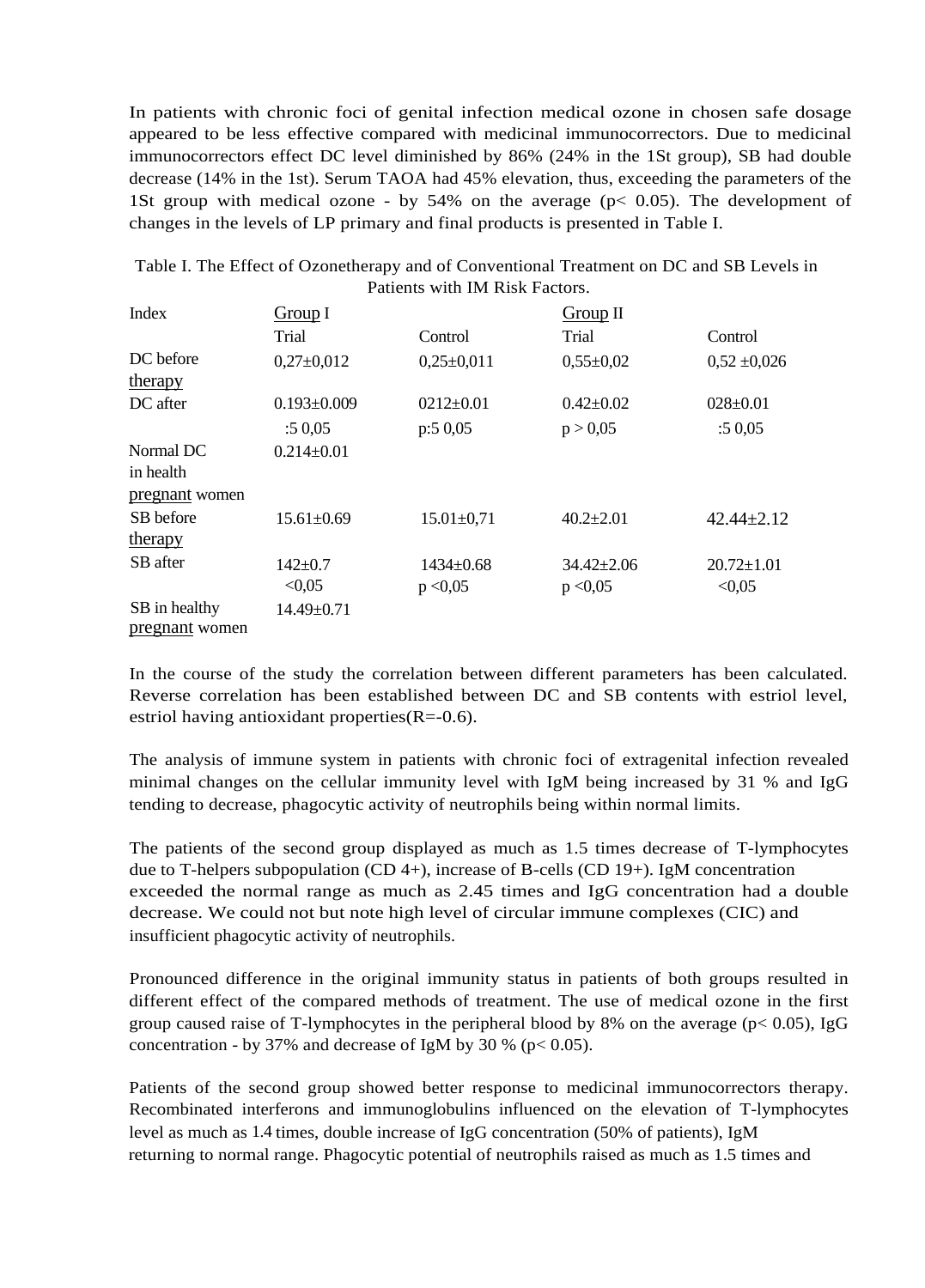CIC having 2.3 decrease ( $p < 0.05$ ). The changes in immunologic parameters in response to both kinds of treatment are presented in Table II.

| Index                      | Grou I          |                            | Grou II          |                |
|----------------------------|-----------------|----------------------------|------------------|----------------|
|                            | Trial           | Control                    | Trial            | Control        |
| $CD +$                     | $42,2 \pm 0,07$ | $45,0+0,068$               | $29,1 \pm 0,064$ | $34,3+0,41$    |
| Before thera               |                 |                            |                  |                |
| $CD +$                     | $45,0{\pm}0,2$  | $49,2 \pm 1,2$             | $28,7+0,72$      | $41,0+0,21$    |
| After therapy              |                 | < 0.05                     | p > 0,05         | < 0.05         |
| $CD +$                     | $18,4 \pm 1,0$  | $21,1\pm0,9$               | $32,4+0,9$       | $29,2{\pm}1,0$ |
| Before thera               |                 |                            |                  |                |
| $CD +$                     | $19,7 \pm 0,4$  | $17,2{\pm}2,7$             | $34,2 \pm 1,7$   | $17,0{\pm}1,6$ |
| After therapy              | < 0.05          | p > 0,05                   | p > 0,05         | < 0.05         |
| IgG<br>Before therapy      | $10,0+0,46$     | $9,22 \pm 0.5$<br>p < 0.05 | $5.5 \pm 0.4$    | $6,1\pm0,6$    |
| IgG                        | $13,7 \pm 0,5$  | $14,2{\pm}0,1$             | $5,7+0,5$        | $12,4+0,3$     |
| After therapy              |                 | p < 0.05                   | p > 0,05         | p < 0.05       |
| IgM                        | $2,2+0,05$      | $2,8+0,04$                 | $3,5 \pm 0,06$   | $3.9 \pm 0.05$ |
| <b>Before therapy</b>      |                 |                            |                  |                |
| IgM                        | $1,5+0,06$      | $1,45 \pm 0,05$            | $3,2{\pm}0,04$   | $1,6+0,04$     |
| After therapy              |                 | p < 0.05                   | >0,05            | p < 0.05       |
| <b>CIC</b>                 | $0,110\pm0.04$  | $0,09 \pm 0,1$             | $0,384\pm0,05$   | $0,287+0,03$   |
| <b>Before therapy</b>      |                 |                            |                  |                |
| <b>CIC</b>                 | $0,112\pm0,07$  | $0,082{\pm}0,02$           | $0,396 \pm 0,03$ | $0,124\pm0,06$ |
| After therapy              |                 | p > 0,05                   | p > 0,05         | p < 0,05       |
| Ne functional              | $7,5+0,02$      | $7,9+0,04$                 | $5,4 \pm 0.02$   | $4,8 \pm 0.01$ |
| potencial                  |                 |                            |                  |                |
| Before therapy             |                 |                            |                  |                |
| Ne functional              | $8,0 \pm 0,02$  | $8,2{\pm}0,02$             | $5,8+0,06$       | $7,2{\pm}0,02$ |
| potential<br>After therapy |                 | p<0,05                     | p > 0,05         | p 0,05         |

Table II. Effect of Ozonetherapy and of Conventional Treatment on Cellular, Humoral Immunity and Ne Pha oc is activity in women with IUI Risk Factors

In the course of the study there has been established reverse correlation of DC and SB levels with T-Lymphocytes contents $(R=0.7)$  in serum, exhibiting LP inhibiting effect on T-cells. There has also been noted reverse correlation between CIC contents and IgG.

With regard to the significance of FPC hormones there have been studied the levels of estriol and placental lactogen during the courses of ozonetherapy and conventional treatment. In the 1st group (women with extragenital infection) medical ozone induced the augmention of estriol contents during the  $2<sup>nd</sup>$  trimester by 20%, weekly growth exceeding the control one as much as 1.4 times ( $p < 0.05$ ). Similar effect has been noted regarding placental lactogen,exceesing the control parameters as much as 1.6 times.

In the second group (women with genital infection) preferable treatment appeared to be that of medicinal immunocorrestors. It resulted in estriol concentration growth by 52%, placental